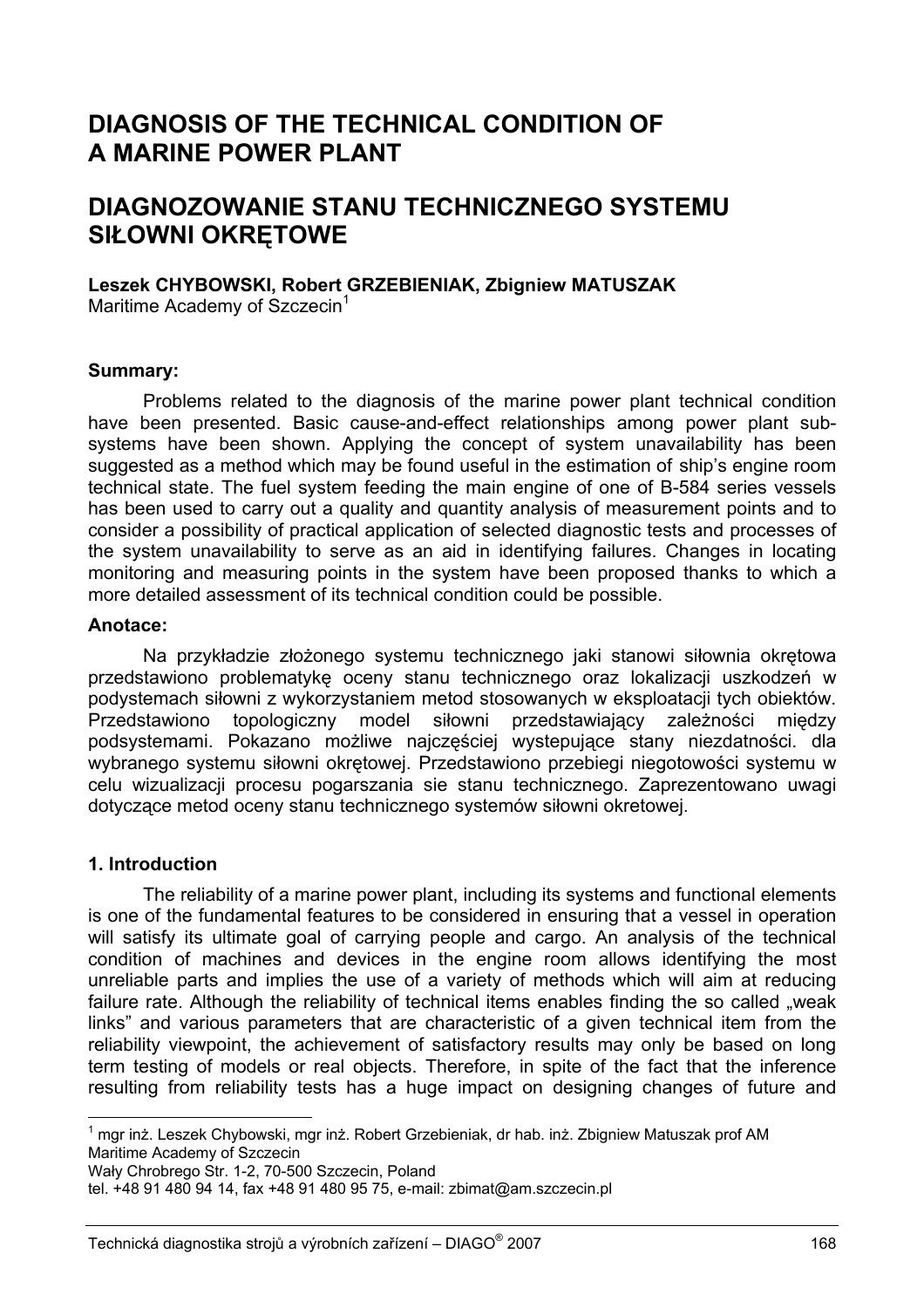present day technical items, the methodology of these tests does not meet the requirements which are imposed on the running evaluation of the technical condition of complex technical items. It follows that surveillance and control of technical systems should rely on diagnostic methods.

The marine power plant is a highly complex structure composed of numerous systems, sub-systems and functional elements. Proper operation of that technical item depends largely on the knowledge and skills of the maintenance staff and on the kind of design solutions applied, the structure of components and their operating conditions.

The integral operation of ship's engine room consists of current monitoring, maintenance and adjustments of operational conditions and components of the marine power plant; planned and unplanned overhauls and repairs; diagnosis of all faults and malfunctions in the work of technical items; predicting future states.

Electronic systems of measurement, monitoring and control have become widespread solutions: systems offered by Siemens, Norcontrol and Lingsoe are good examples. Fault finding systems are also being developed, with less impact however than the former ones, due to high financial costs. Computer aided systems of overhaul planning, recording, creating technical specification and store managing as well as ordering spare parts are also developed. Prediction systems of operational states belong to the least developed ones.

# **2. The purpose and scope of marine power plant diagnosis systems**

Constant efforts to make progress in the automation of surveillance and diagnosis of ship's engine room and navigational aids are an effect of changing over to unmanned watches in the engine room; considerable losses connected with the ship being incapable of sailing, high costs of repairs or long lay-days of the ship due to improper timing of repairs and their scope as well as considerable discrepancies between pre-planned and actual repair specifications; attempts to provide the utmost safety of ship's crew and cargo as well as the environment.

Thanks to modern technological developments (computers, microprocessors, information technology, etc.) "intelligent" surveillance and diagnosis systems are increasingly used on board ships[1]. The systems in question perform the following important functions: measurements of changes in characteristics of the processes under surveillance (technical items) and calculating relevant measures; calculating standardized parameters (indicated power, propeller shaft horse-power, specific fuel consumption, etc.), alarm of exceeding limit values which can be determined or calculated according to the operational conditions of a given device (e.g., energetic fluids parameters of a diesel engine); calculating and analyzing the tendency of engine state parameters ( i.e., analysis of the trend in working parameters changes); predicting the condition of a technical device (development of an improper operating condition) based on the mathematical heat model of the device and current measurement of selected relevant quantities; long term prediction of the technical device condition on the basis of its diagnosis mathematical model and the calculated measures of the analyzed physical quantities. The diagnostic model is designed on the basis of device parameters analysis in a long run and failure rate statistics; automatic determination of fault causes and recording the data pertaining to a fault (recording on a hard disk and a printer); transmitting and segregating data related to the time the device was repaired or its part replaced (e.g., turbocharger bearings, repairs of air compressors, overhauls of crank-piston arrangements, etc.); possibility of interaction with satellite communication systems (surveillance and consulting aid from the owner's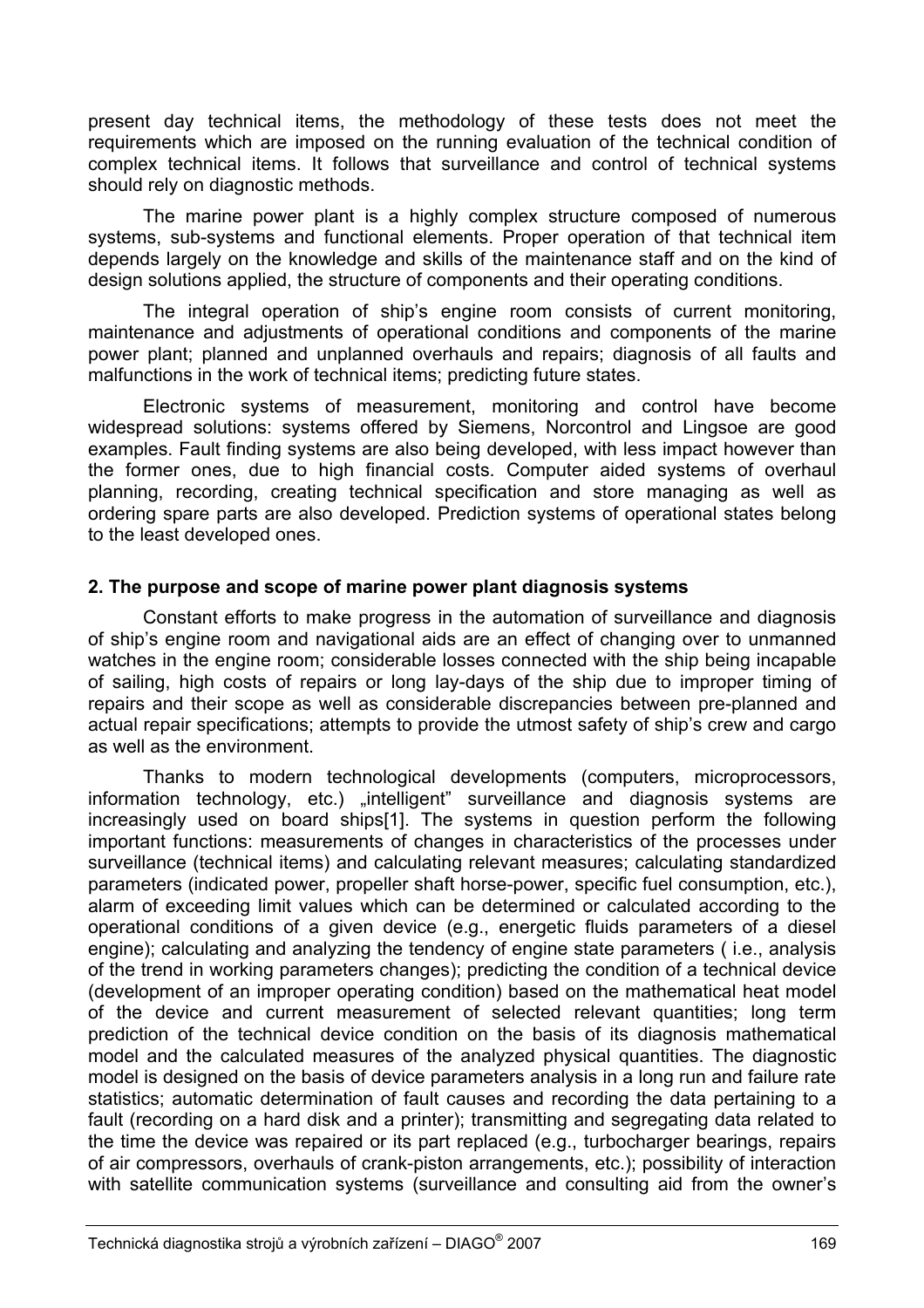experts); automation of switching on/off devices in various working stages (failure, load increase, etc.)

Nowadays, among best known marine power plant surveillance systems for single devices or their components used in the engine room, the following should be mentioned: *COMOS*, MACAS and MICOS of the Mitsubishi company, CYLET MIP of the ABB company, DATA CHIEF of the Norcontrol company, System of the MSN company, etc.

## **3. An example of selected diagnostic tests used for fault location in the fuel system.**

Whether the evaluation of the technical condition of a given system is possible or not will depend on the number of available parameters describing that system. Those parameters are obtained from sensors and can be utilized in the diagnostic inference process for describing the system. The analysis was carried out using the main engine fuel supply system (Fig.1) of a B-584 series vessel [2], in which observations were performed while the marine power plant was in operation at sea.



Fig. 1 A simplified diagram of main engine fuel supply system.

The analysis took into consideration the following components of the system: mixing tank (13), strainers (11, 12), booster pumps (9, 10), steam heaters (7, 8), fine filters (5, 6), viscometer (3), injection pumps (2), and main engine (1). The engine can be fed with both Marine Diesel Oil and Heavy Fuel Oil, the kind of fuel depending on the position (A, B) of the control shut-off valves which are fitted between appropriate service tanks and the mixing tank. Fuel is sucked by one of the supply pumps from the mixing tank through one of the strainers and discharged into one of the heaters, one of the fine filters, and next into the parallel viscometer unit as well as the by-pass valve (4) to be finally sucked by injection pumps feeding the main engine. The fuel from overflows of the injection pumps and the injectors returns to the mixing tank. Alarm sensors and measurement sensors have also been shown in the diagram. New sensors to be added have been suggested, whereas those regarded as excessive have been eliminated.

The following symbols of the measurement and control instruments have been used: PI – pressure indicator, TI – temperature indicator, DPAH – alarm of high difference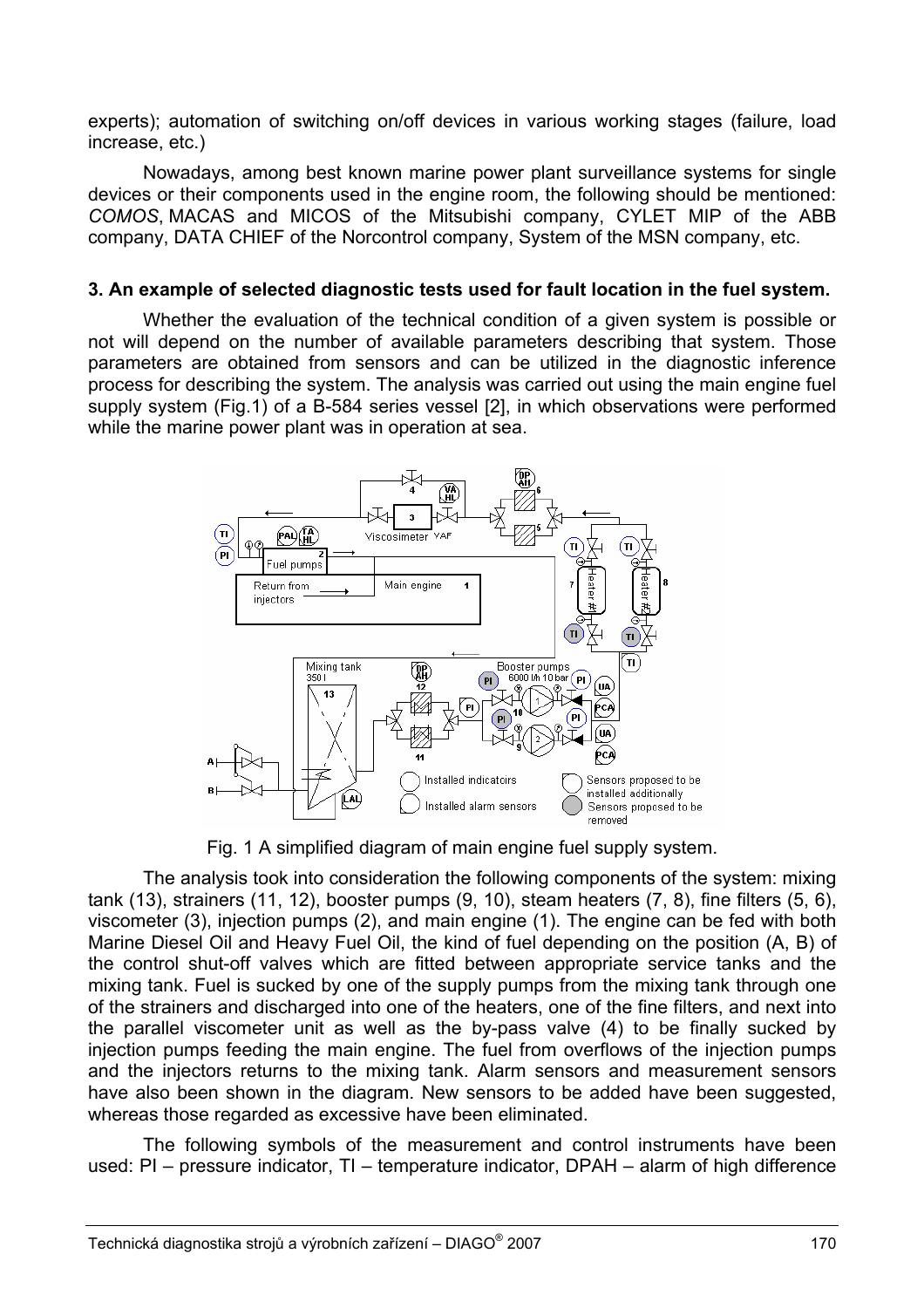in pressure on the filters, LAL – alarm of low level of fuel in the tank, PAL – alarm of low level of fuel pressure before the engine, PCA – low pressure alarm- start pumps, UA – pump blocking alarm, VAHL – fuel high and low viscosity alarm, TAHL – alarm of low and high fuel temperature before the engine.

Information about the condition of an item can be obtained by means of trials. Performance of each of the trials can divide the set  $E=\{e_1,e_2,...e_n\}$  into two subsets. The first subset can be said to contain or not to contain faulty elements (respectively, a positive or negative result of the testing), and the second subset, about which the same can not be said. The set of trials  $T_d \subset \Pi$  which enables to distinguish all possible *W* states, in which an object of the diagnosis can be found is called a diagnostic test. There are various types of diagnostic tests such as: one-by-one testing, Boolean matrix method, information method, group control method, half-half split method, optimization methods, etc.

To simplify the analysis, a functional structure of the fluid flow in the main engine fuel supply system has been designed and shown as a graph (Fig. 2).

In relation to the described system a performance test and a fault locating test have been set up using the Boolean matrix method and a diagnostic graphical model has been designed for the one-by-one testing [2], which have not been mentioned here due to the volume of material. In the analysis, those elements have been accounted for which are most relevant from the point of view of full functionality of the system.



Fig. 2. Functional structure of the main engine fuel supply system.

Taking into account the fact that the engine room of the examined ship was not automated, it possessed only the most essential measuring instruments which, by and large, consisted of the instruments for a direct read-out (thermometers, manometers, and manovacuometers). The symbols indicating the elements of the fuel system as well as monitoring and measurement points have been kept identical as those given in the system layout (Fig.1)

The function of unavailability *Q(t)* may serve as the measure denoting the exhaustion of the system capability used for calculating the probability that at the instant *t* the system will not be able to perform the tasks it is designed for. Figure 3 shows the runs of the function for the operation in normal conditions, *FNA* and *FNN* for the conditions when one of the filters in the fuel system has been clogged. The analyses were carried out while using two methods, i.e. *UBA* (unavailability border approximation) and *ERAC* (exact reliability and availability calculation) [4]. As it results from the graph shown, the system demonstrates high sensitivity to filter foulness. Models like those can be used for technical condition assessment to evaluate particular parameters in the respective instants of the operating time [3].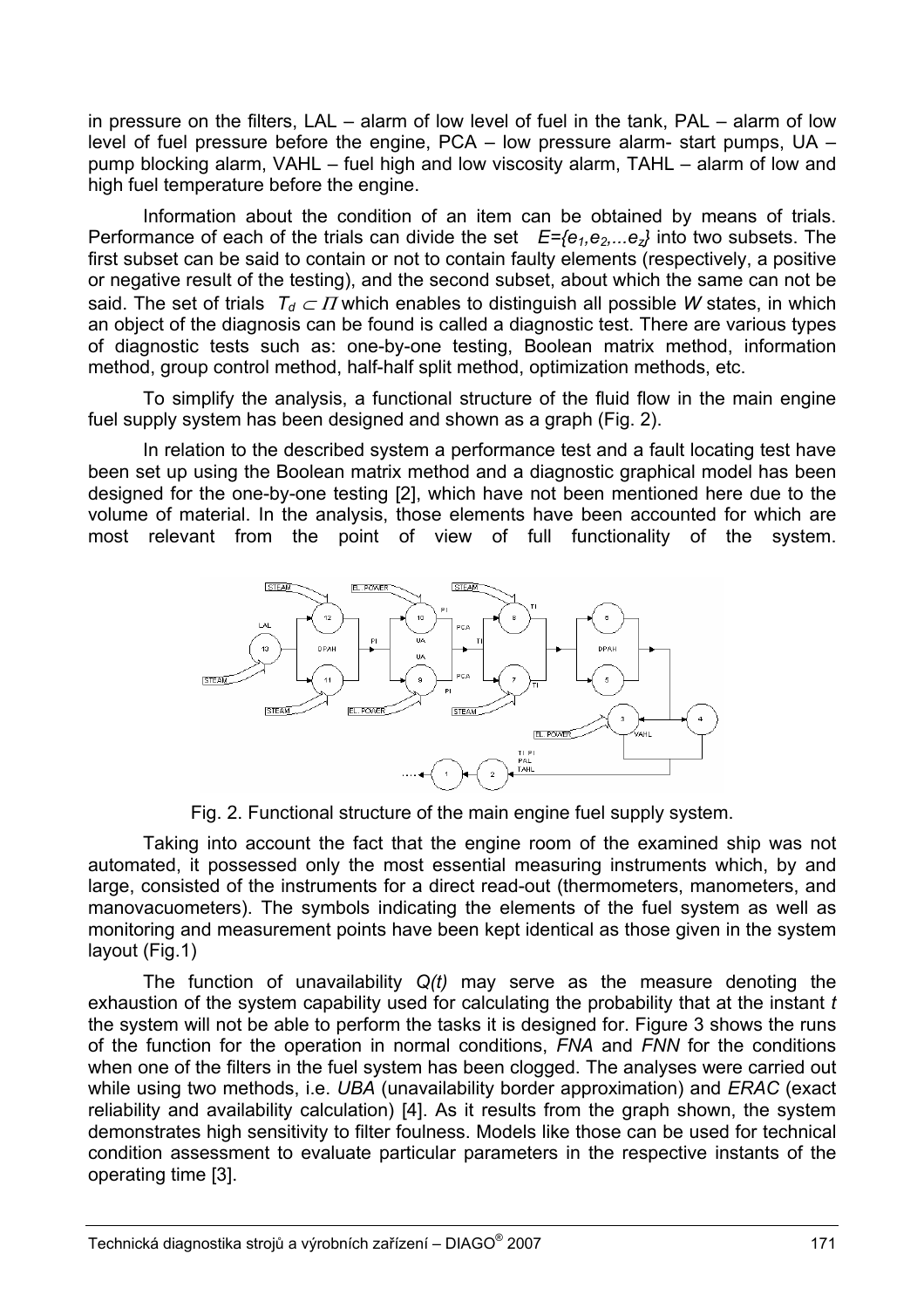

Fig. 3. Influence of a specific fault of an element on the system unavailability

### **4. Final conclusion**

Rational solutions should be pursued to afford a description of the state of a system with high accuracy while taking great care to keep the costs connected with the implementation and maintenance of diagnostic systems at the lowest possible level.

The analysis herein presented helped to find such a solution in terms of a rational number of measurement points fitted in the system. It is known that that while increasing the number of sensors it is possible to determine the state of a given item with an increasingly greater accuracy. However, this increases the costs of system operation. Therefore, redundancy of measurement instruments should be avoided. The implementation of the methods described in the diagnostic process of the system requires an appropriate mathematical model to be designed which will allow describing all possible conditions in which a given technical system can be found.

It should be borne in mind, however, that even the best mathematical diagnostic model will prove useless if we do not know the values of an adequate number of parameters describing the state of the system and its components. On the basis of a thorough analysis of the main engine fuel supply system it has been found out that the number of measurement points is not sufficient to describe all the possible states accurately, whereas the number of some measurement instruments is higher than required.

To increase the effectiveness of the diagnosis process the following changes in sensor arrangement in the described system have been set forth: to improve the degree of successful diagnosis of the functioning of the system and enhancing its dependability it is necessary to install in the system, two additional pressure difference sensors on fuel filters; to decrease the cost of installation it has been proposed to eliminate two pressure gauges (manovacuometers) at the suction end of the fuel supply pumps, at the expense of fitting one manovacuometer on the common suction collecting pipe for both pumps; to reduce the cost of installation it has been proposed that two temperature sensors (thermometers) on the inflow to the steam heaters be eliminated, at the expense of fitting one thermometer on the joint feeding manifold.

Complexity and unpredictability of operational conditions in which a given system may have to work, and high costs of repairs that can not be accounted for call for further